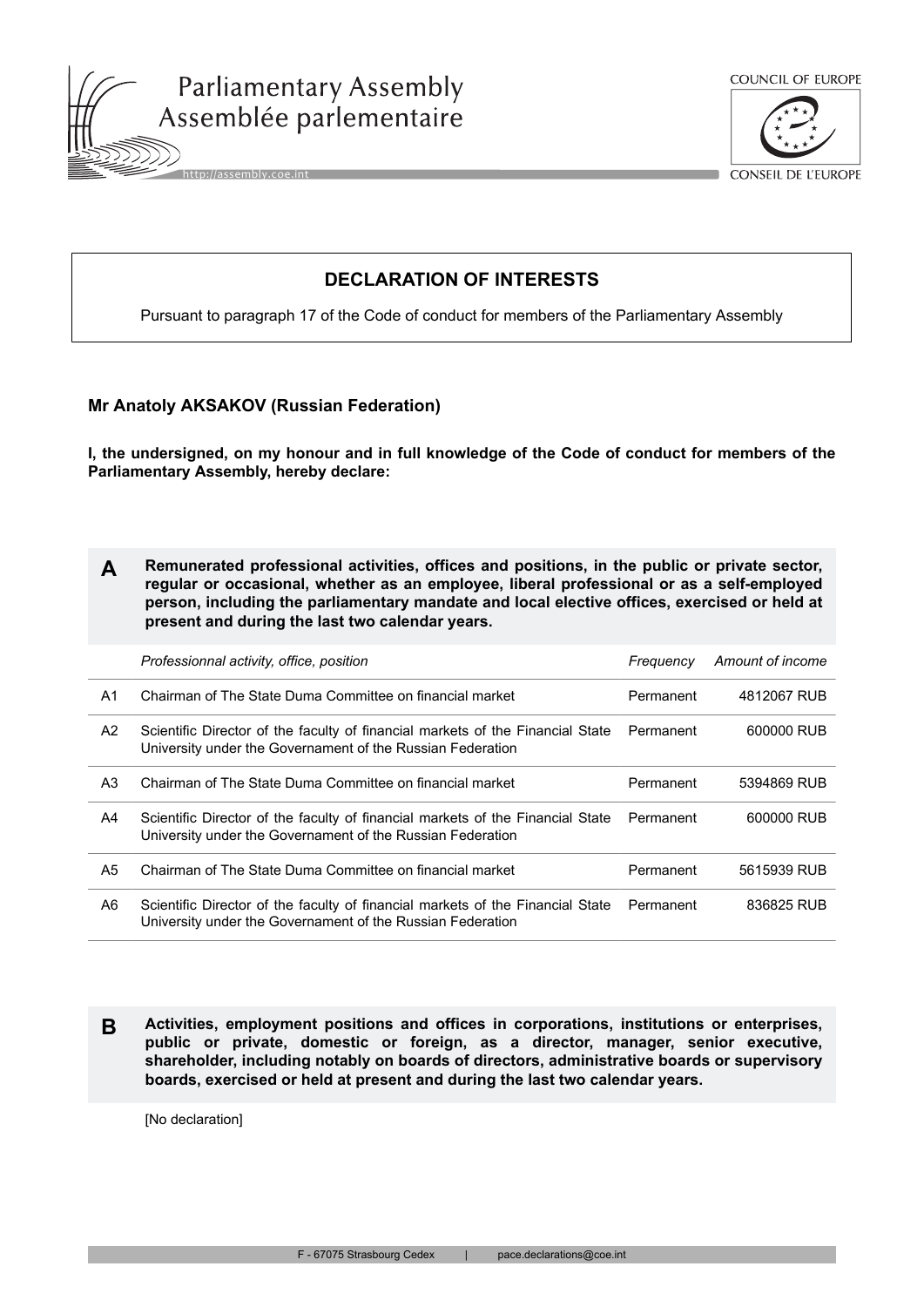**C Participation, whether remunerated or unremunerated, as a member of a management or advisory body (management, supervisory, advisory or administrative board) of institutions or non-commercial enterprises such as NGOs, associations, charities, foundations, clubs, public or private, domestic or foreign, exercised or held at present and during the last two calendar years.**

|                | Name of the institution or enterprise, and position held                         | Amount of<br>income (if<br>remunerated) | Expenses<br>covered |
|----------------|----------------------------------------------------------------------------------|-----------------------------------------|---------------------|
| C <sub>1</sub> | Chairman of the Board of the Association of Russian banks                        |                                         |                     |
| C <sub>2</sub> | Member of the Board of the Russian Union of Industrialsists and<br>Entrepreneurs |                                         |                     |
| C <sub>3</sub> | Member of the National financial Council of the Bank of Russia                   |                                         |                     |
| C4             | Chairman of the Board of the Association of Russian banks                        |                                         |                     |
| C <sub>5</sub> | Member of the Board of the Russian Union of Industrialsists and<br>Entrepreneurs |                                         |                     |
| C <sub>6</sub> | Member of the National financial Council of the Bank of Russia                   |                                         |                     |
| C7             | Chairman of the Board of the Association of Russian banks                        |                                         |                     |
| C <sub>8</sub> | Member of the Board of the Russian Union of Industrialsists and<br>Entrepreneurs |                                         |                     |
| C <sub>9</sub> | Chairman of the Board of the Association of Russian banks                        |                                         |                     |

**D Occasional activities, mandates, missions and positions, whether remunerated or unremunerated, as consultant, advisor, expert, lobbyist, lecturer, etc. performed at present and during the last two calendar years, including abroad.**

[No declaration]

## **E Membership of friendship groups or interparliamentary relations groups.**

*Friendship groups and position held (chair, vice-chair or member)*

| - E1 | Member of the Parliamentary group on relations with the Parliament of China |
|------|-----------------------------------------------------------------------------|
|------|-----------------------------------------------------------------------------|

E2 Member of the Parliamentary group on relations with the Parliament of the State of Israel

E3 Member of the Parliamentary group on relations with the Parliament of USA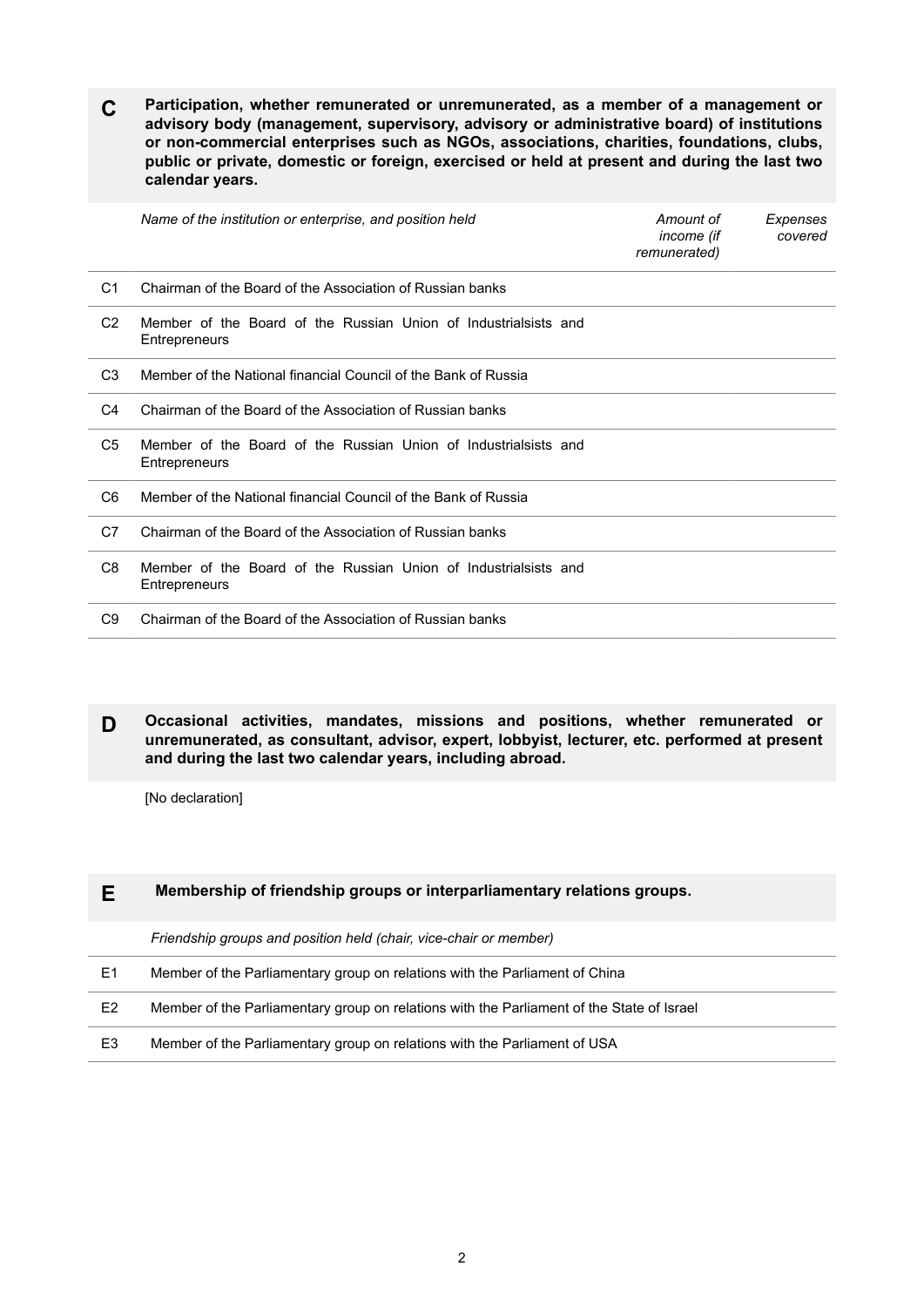**F Support, whether financial or in terms of staff or material, donations, including sponsorships and money gifts granted by third parties (additional to that provided by the national parliament and the national political party), accepted during the previous calendar year.**

[No declaration]

**G Gifts, of a value in excess of 200 €, and other benefits and hospitality (such as meals, travel, transportation, accommodation, sporting or cultural events, etc.), offered by a legal or natural person, including when they are bestowed abroad, accepted during the previous calendar year.**

[No declaration]

**H Trips and visits abroad and sponsored travels, where the travel, accommodation or subsistence expenses were covered in full or in part by a third party, whether a legal or natural person (other than your national parliament, your national government, or the Parliamentary Assembly), either by public or private funds, during the previous calendar year.**

[No declaration]

**I Miscellaneous – any other relevant interests which do not fall into the other categories mentioned which might influence the performance of my duties in the Parliamentary Assembly, in particular as rapporteur or member of an election observation mission.**

[No declaration]

**J Declaration of any relevant economic, commercial, financial or other interests, whether professional or personal, of the spouse and other family members, as well as paid or voluntary staff, which might influence the performance of my duties in the Parliamentary Assembly, in particular as rapporteur or member of an election observation mission (Those persons named in this section acknowledge that they have been informed and give their consent).**

[No declaration]

## **K Comments or explanatory statement in connection with this declaration.**

[No declaration]